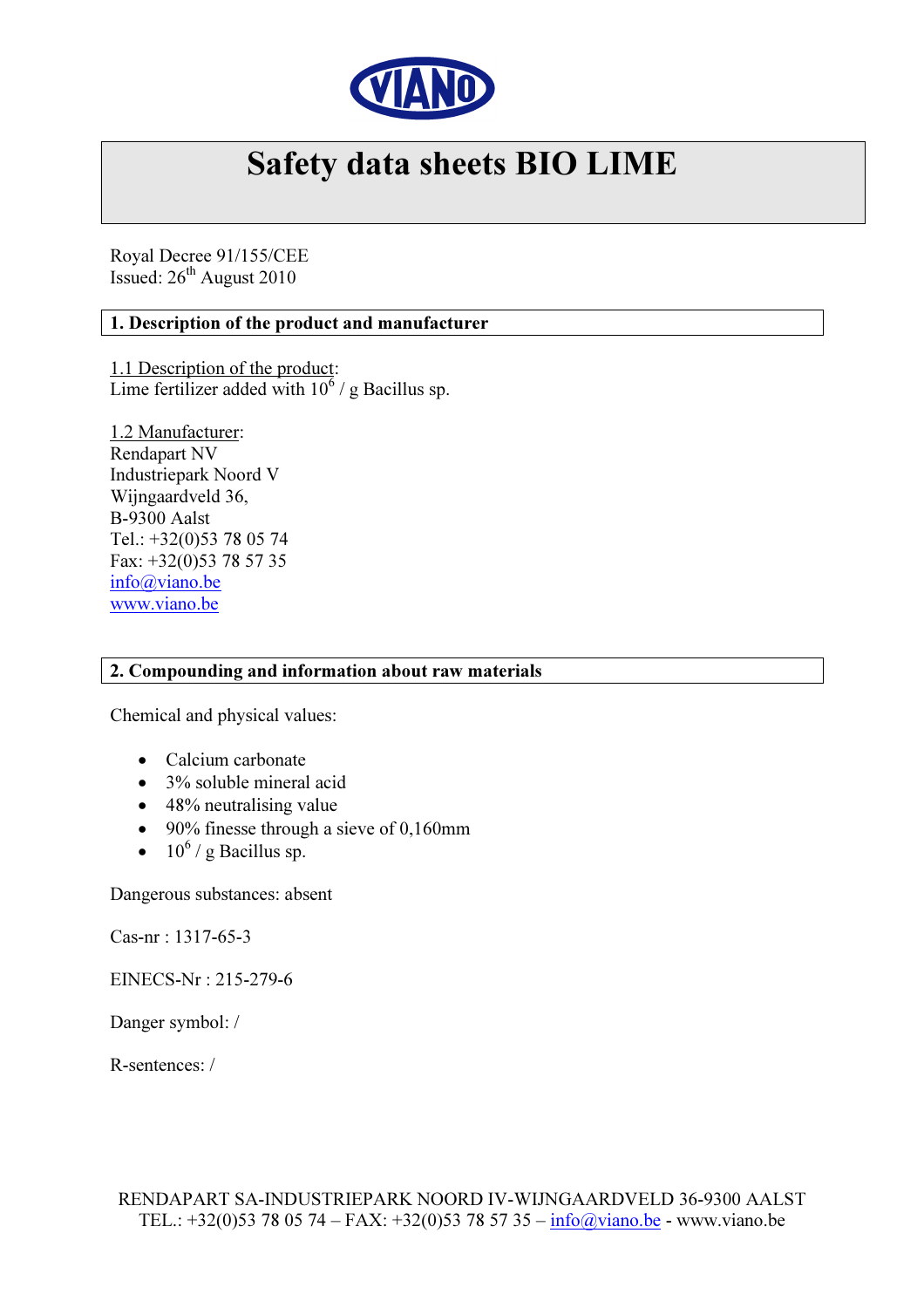

#### 3. Possible risks

Not classified as a dangerous product

#### 4. First aid measures

- \* In case of eye contact: rinse with clear water
- \* In case of skin contact: dust off or rinse with soap and water
- \* In case of inhalation: recover outside
- \* In case of swallowing: consult a doctor immediately

## 5. Fire protection measures

5.1 Appropriate extinguishing agents: None

5.2 Inappropriate extinguishing agents for safety reasons: None

5.3 Particular exposing risks: Possible decomposing starting at 900°C.

5.4 Specific protecting gear (firemen): None

## 6. Measures to be taken in case of accidental release of the substance or the preparation

6.1 Personal precautions: None

6.2 Environmental protective measures: None

6.3 Method of cleaning: Clean mechanically and conserve product in closed packages.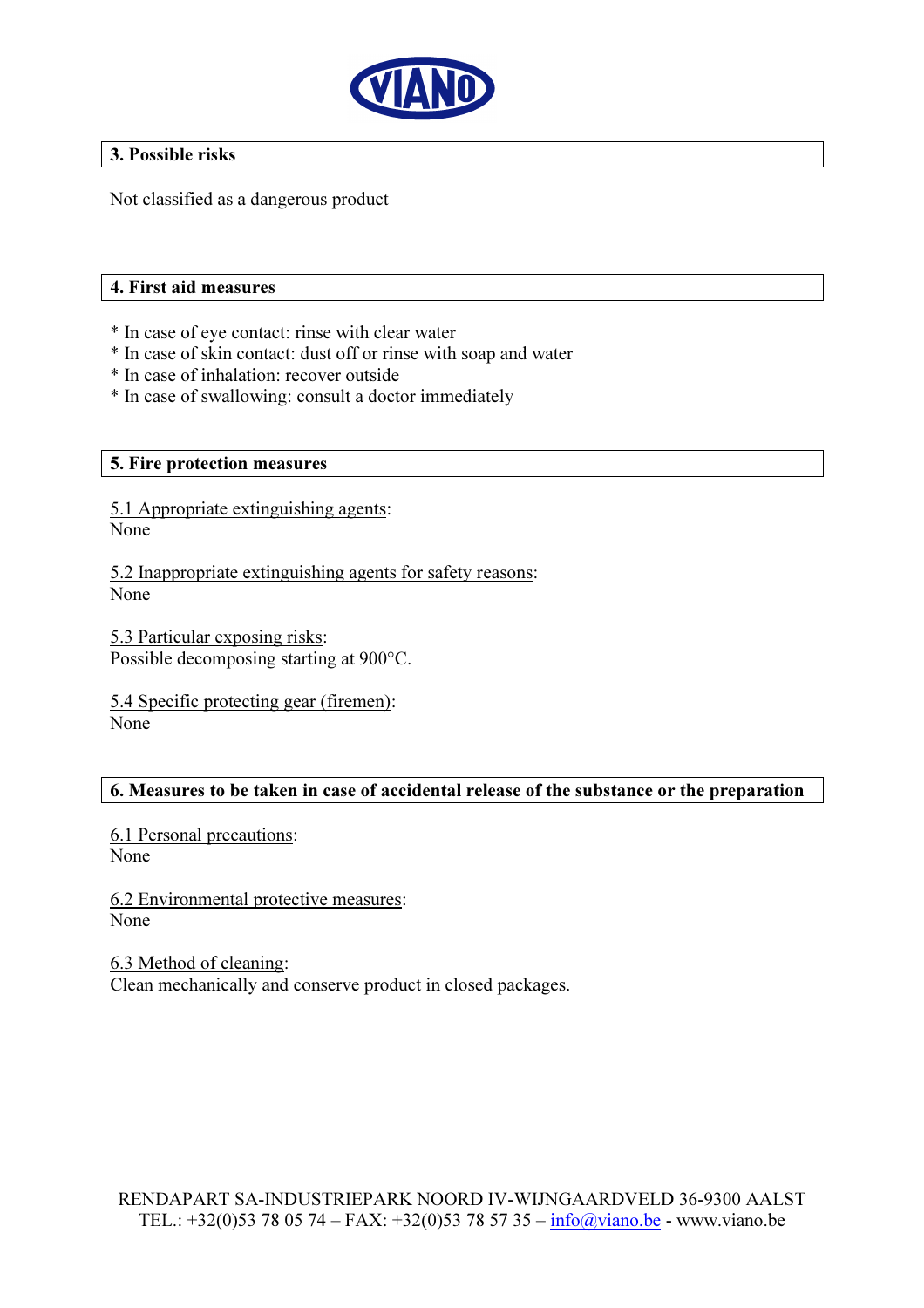

## 7. Usage and storage

## 7.1 Usage:

No specific measures required.

## 7.2 Storage:

Conserve under dry circumstances and in closed packages.

## 8. Verification of exposition parameters / personal protection

8.1 Technical control measures recommended: No extra information

8.2 Exposition parameters to be checked on the work floor: Limits of exposition: none Dangerous substances: none %: / limits: / reference: /

8.3 Measuring procedures None

8.4 Personal protective measures:

- \* Eyes: not required, avoid eye contact
- \* Skin: none (dust off or rinse with soap and water)
- \* Hands: none (protect sensitive skin with gloves)
- \* Inhalation: none (recover outside)

## 9. Physical and chemical features

9.1 Appearance: Shane: crumb Smell: none Colour: white/gray

#### 9.2 Important security information:

- \* Boiling point / Boiling procedure: not applicable
- \* Melting point / Melting procedure: not applicable
- \* Flash point: not applicable
- \* Inflammable: (solid, gas): not under normal circumstances
- \* Spontaneous combustion: not under normal circumstances
- \* Limits of explosion in air: none
- \* Oxidizing features: do not mix with reactive compound

RENDAPART SA-INDUSTRIEPARK NOORD IV-WIJNGAARDVELD 36-9300 AALST TEL.:  $+32(0)53780574 - FAX: +32(0)53785735 - info(\partial x)$ viano.be - www.viano.be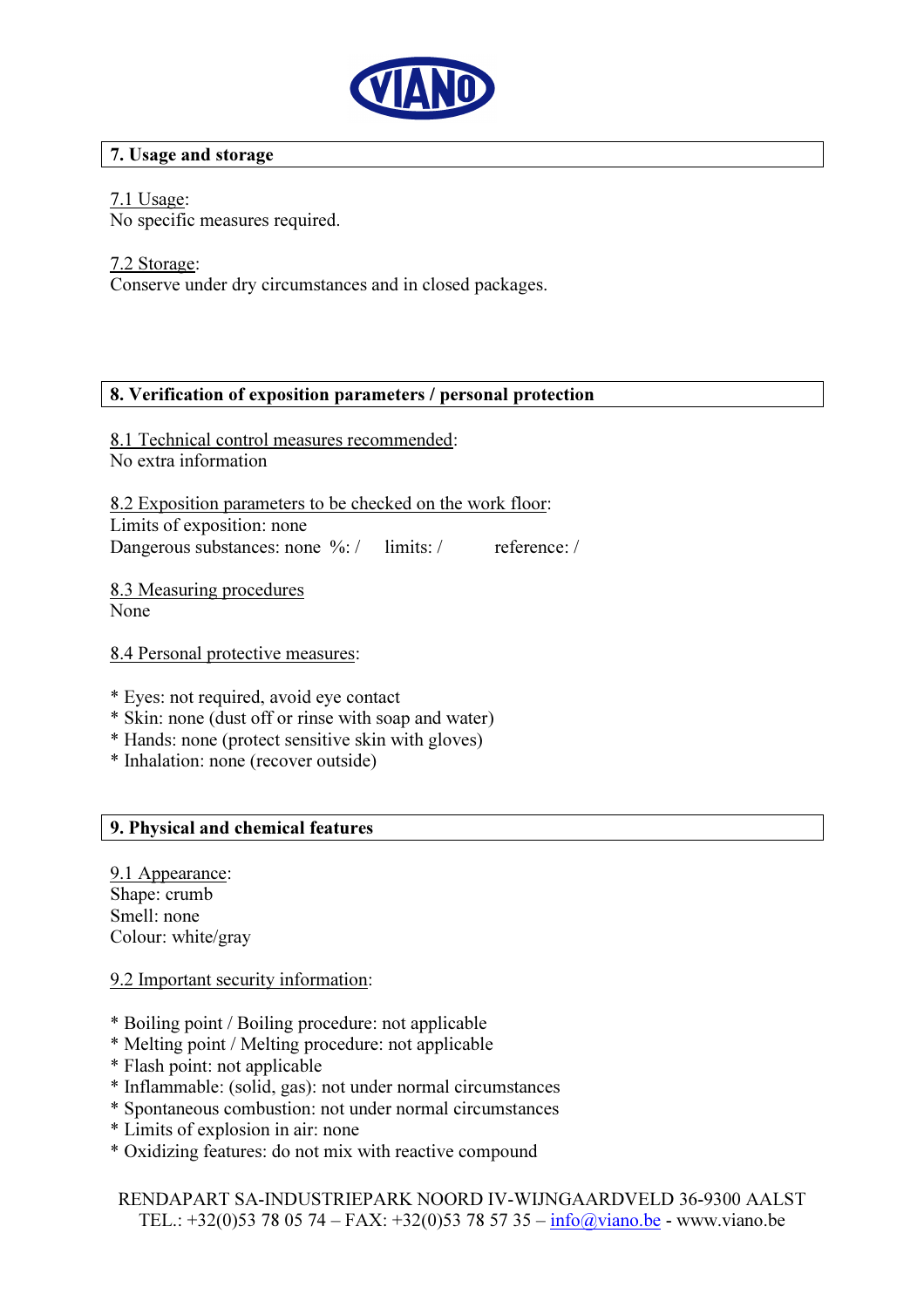

- \* Vapour pressure: not applicable
- \* Relative density: 1300 kg/m³
- \* Solubility: \* in water: 16 mg/l

9.3 Other information: Relative vapour density: unknown

#### 10. Stability and reactivity

10.1 Stability:

Stable under normal conservation conditions.

10.2 Conditions to avoid: Avoid humid circumstances

10.3 Other products to avoid: Avoid reactive products and oxidants

10.4 Dangerous decomposition products: Unknown

#### 11. Toxicological information

| 11.1 Effects in case of: | * eye contact: irritation<br>* skin contact : slightly irritating (when sensitive)<br>* inhalation (of dust) : irritation<br>* swallowing: dizzy, stomach and intestinal complaints,<br>queasiness |
|--------------------------|----------------------------------------------------------------------------------------------------------------------------------------------------------------------------------------------------|
|                          |                                                                                                                                                                                                    |

- 11.2 Effects after a long period of exposing: unknown
- 11.3 Acute toxicity: \* oral application (LD-50 rat):
	- \* application via skin (LD-50 rabbit): -
	- \* application via inhalation (LD-50 4h): -

#### 12. Ecological information

- 12.1 Water toxicity: eutrophication
- 12.2 Environmental effects: increase of salt level in surface and water
- 12.3 Decomposability: microbial decomposition and absorption by living organisms